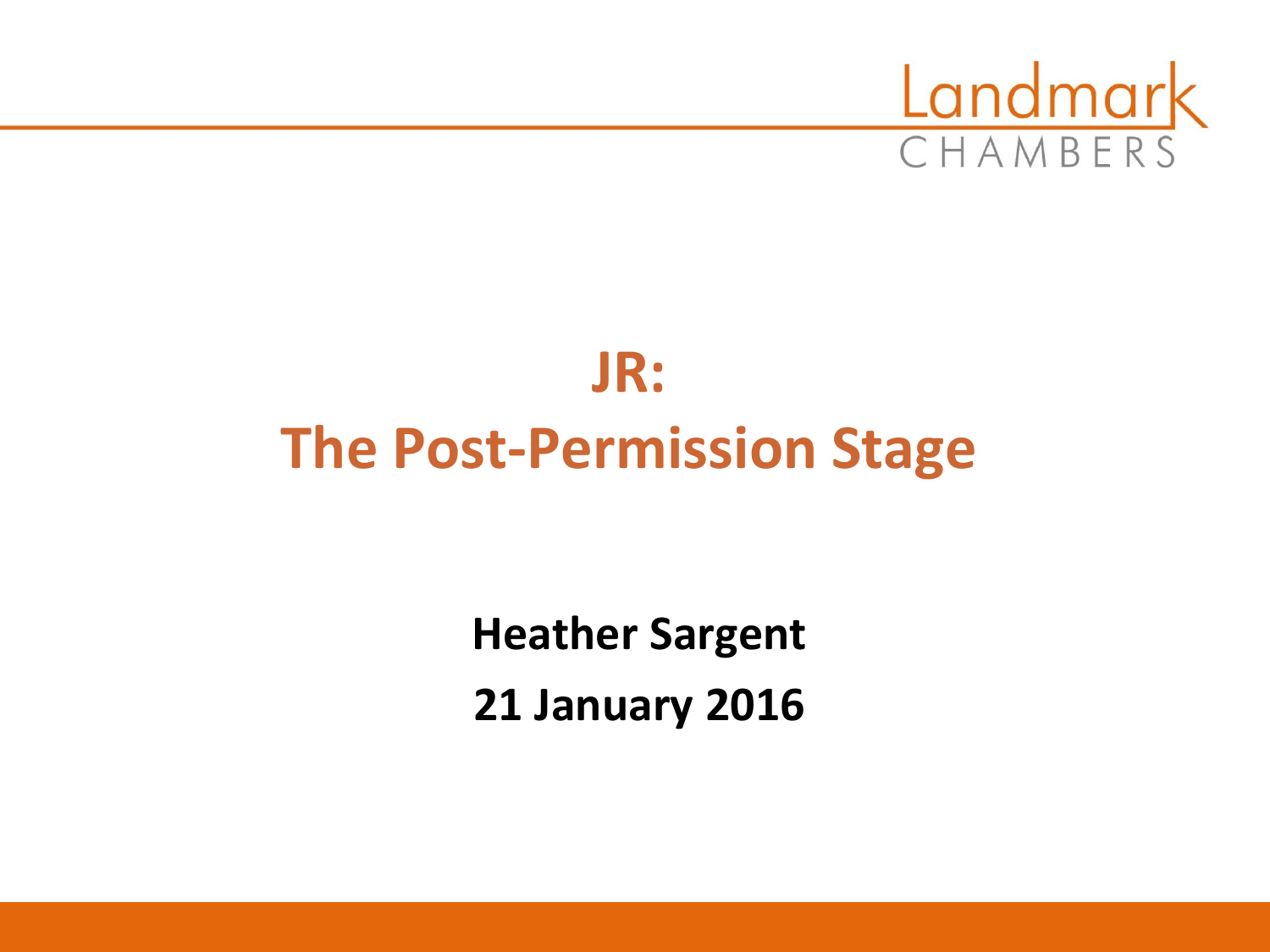## **Progression of the claim post-permission**

#### **Claimant:**

- Will already have filed detailed grounds and supporting evidence
- CPR r.54.15: court's permission is required if claimant seeks to rely on grounds other than those for which she/he has been given permission

#### **Defendant / Interested Parties**

- Will have filed only summary grounds of resistance
- CPR r.54.14: defendant and any other person served with the claim form who wishes to contest the claim or support it on additional grounds must file and serve (1) detailed grounds for contesting the claim or supporting it on additional grounds; and (2) any written evidence, within 35 days after service of the order granting permission

**Scope for a "Reply"**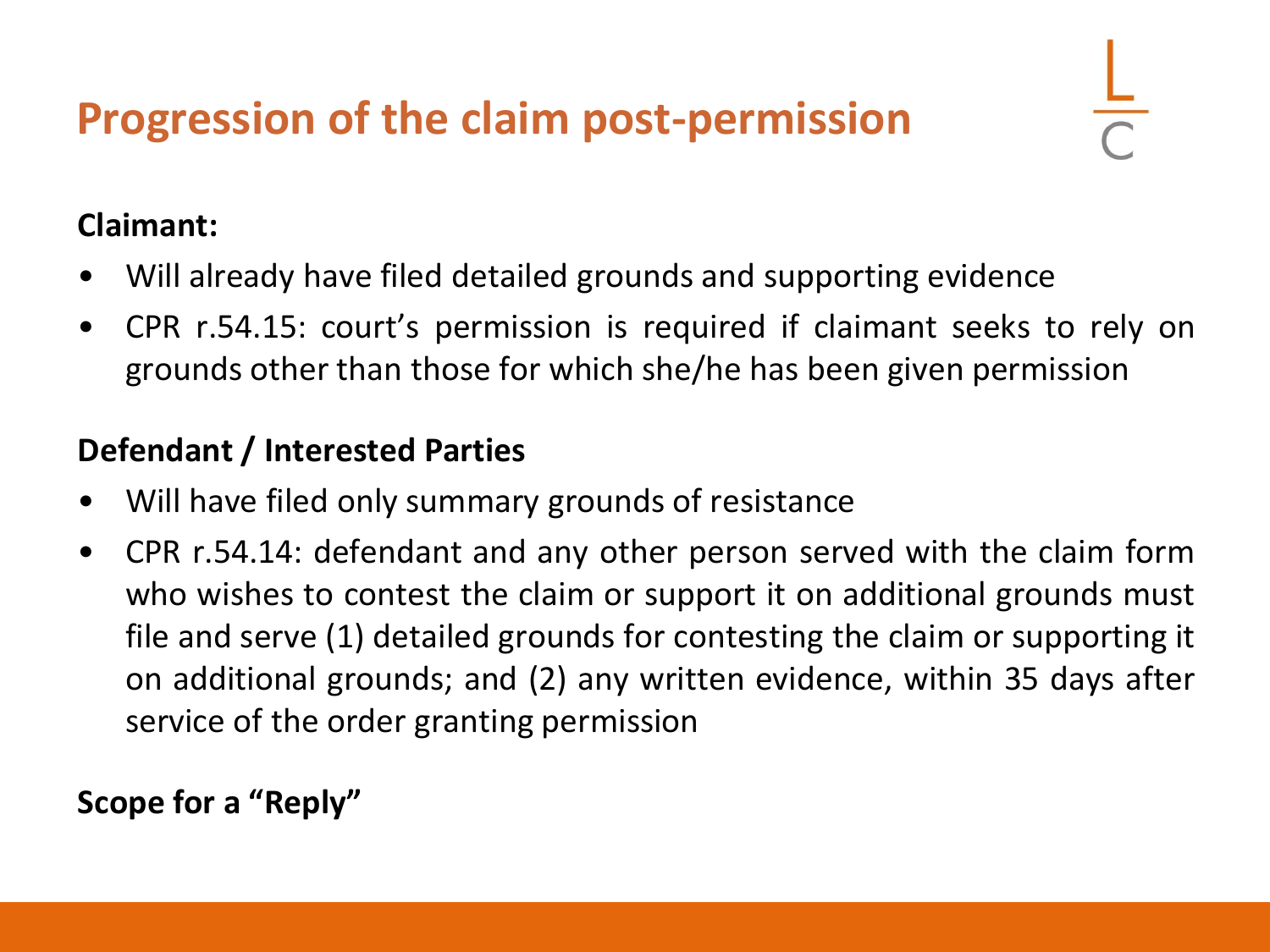#### **Interveners**

- Mechanism for applying to intervene under CPR r.54.17 provided for in Practice Direction 54A:
	- Application for permission should be made by letter to the Administrative Court office, identifying the claim, explaining who the applicant is and indicating why and in what form the applicant wants to participate in the hearing
	- If the applicant is seeking a prospective order as to costs, the letter should say what kind of order and on what grounds
	- Application must be made at the earliest reasonable opportunity to avoid compromising the hearing timetable
	- Application may be dealt with without a hearing where all the parties consent: PD 54A para. 13.1.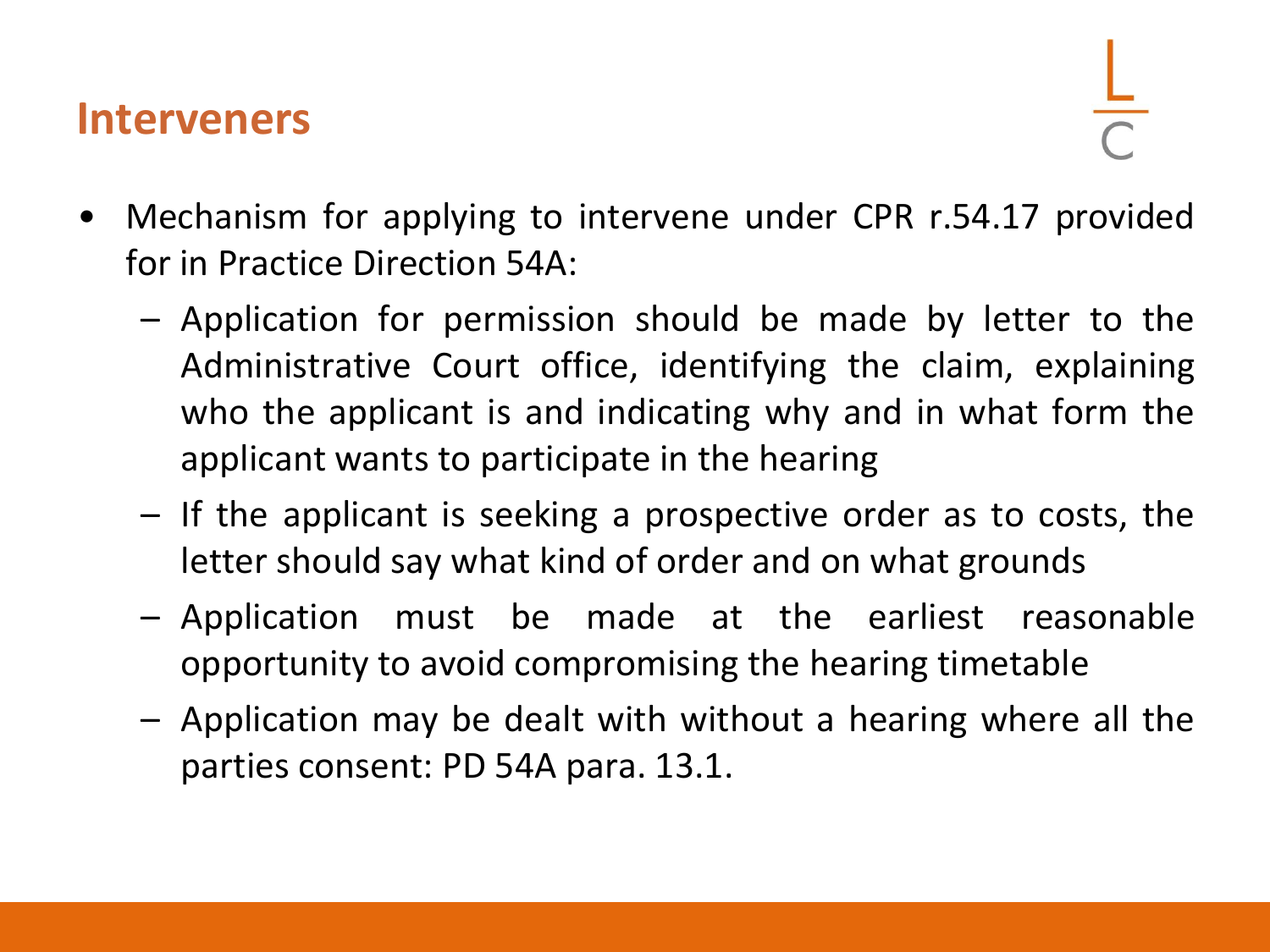## **Disclosure and duty of candour**

- 
- Disclosure is not required in judicial review unless the court orders otherwise: PD 54A para. 12
	- Disclosure is therefore not normally given, although it may be where the circumstances of the case require it: see CPR Part 31 for the rules
- The duty of candour will, however, apply throughout the judicial review proceedings:
	- Requires defendants to "*set out fully what they did and why, so far as is necessary, fully and fairly to meet the challenge..." (R v Lancashire CC, ex p Huddleston* [1986] 2 All ER 941 (CA) per Parker LJ at 946)
	- Requires telling the whole truth, not just those aspects which *"*[suit] *the Department's case…"* (*R (Wandsworth LBC) v Secretary of State for Transport* [2005] EWHC 20 (Admin) at [250]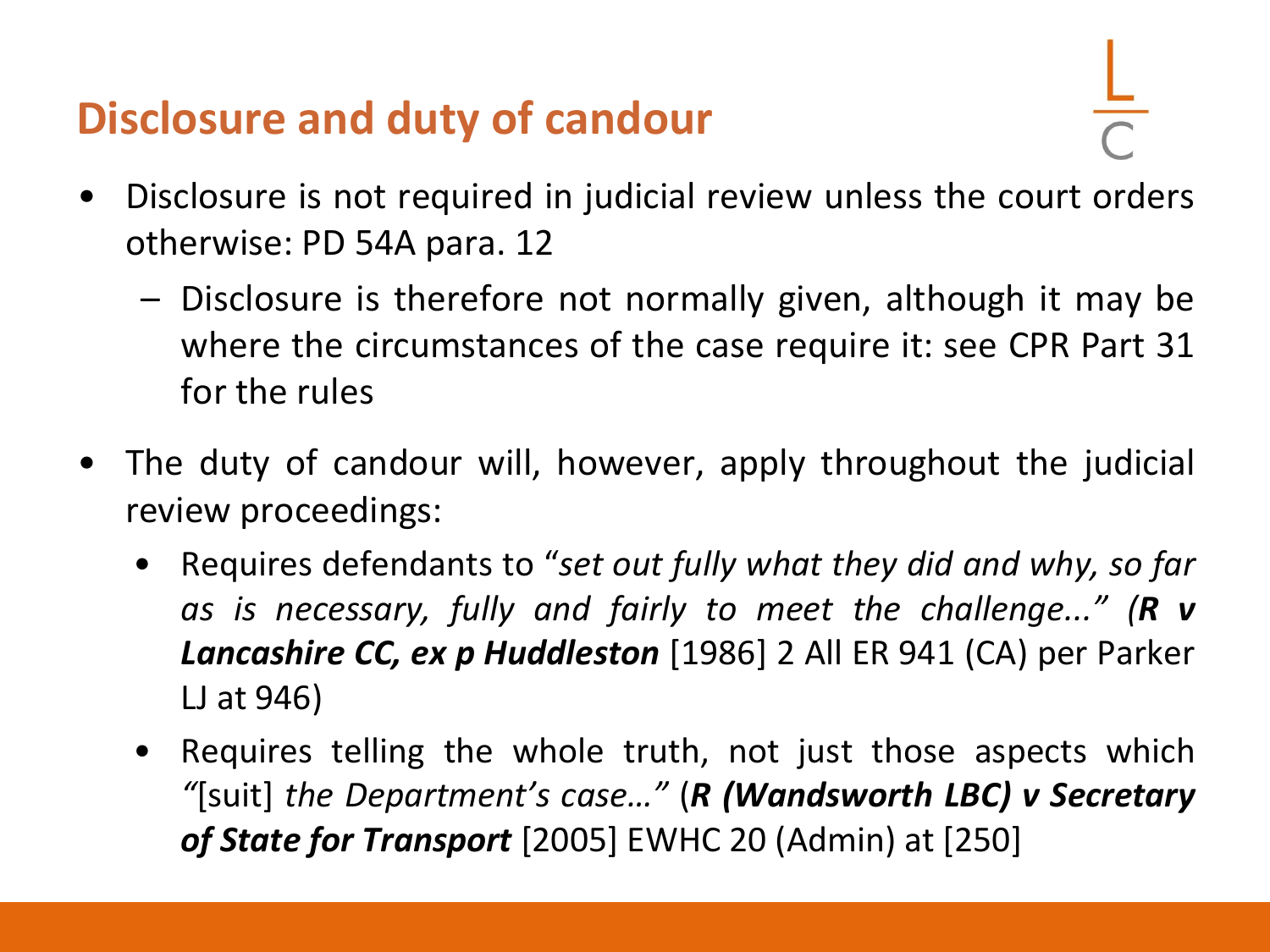**Disclosure and duty of candour (cont.)**

- Temporal scope of the duty: a continuing duty
- Treasury Solicitor: *'Guidance on Discharging the Duty of Candour and Disclosure in Judicial Review Proceedings'* (January 2010)
- Position in respect of claimants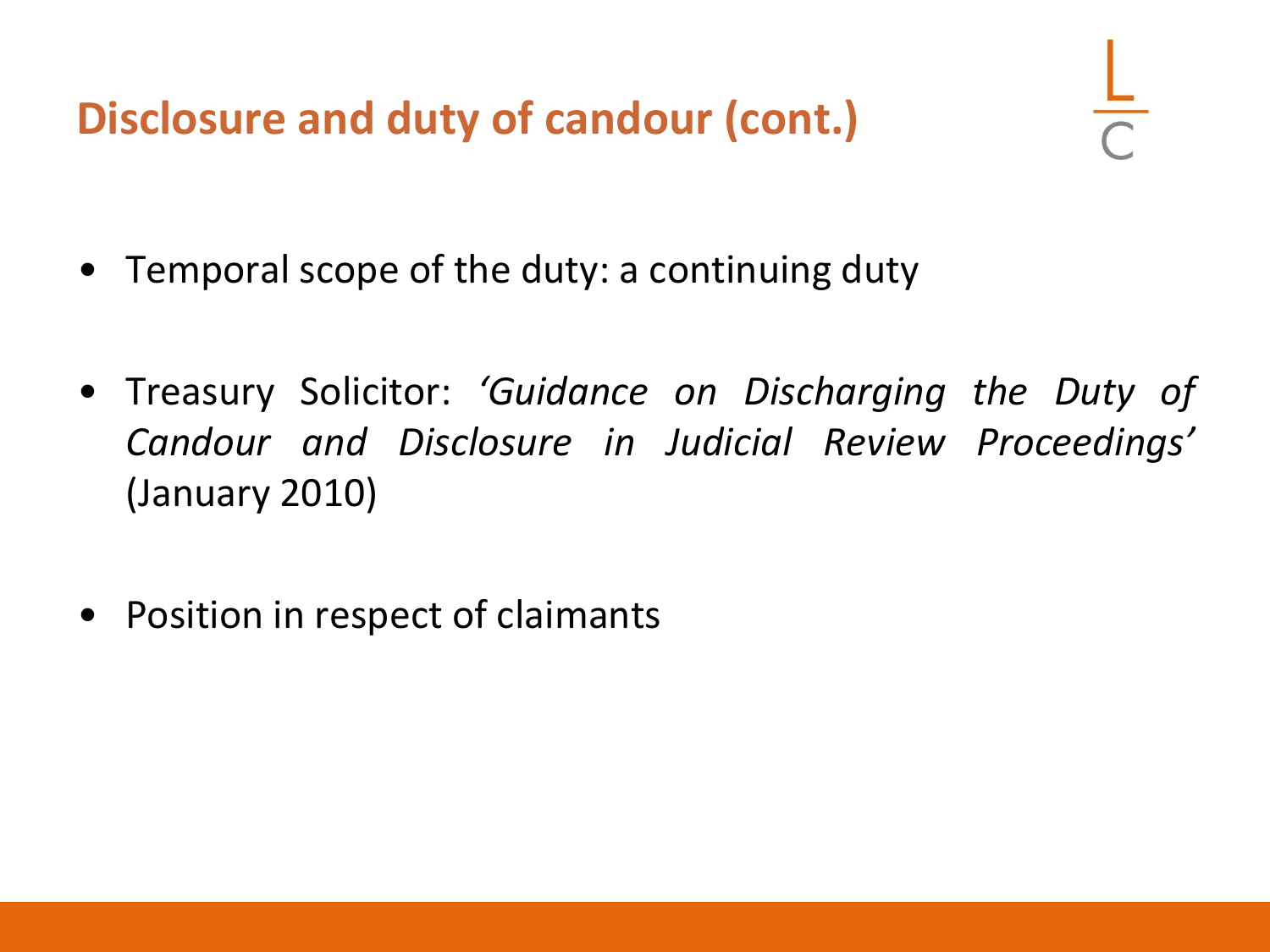#### **Skeleton arguments**

- Claimant must file and serve a skeleton argument not less than 21 working days before the hearing: PD 54A para. 15.1
- Defendant and any other party wishing to make representations at the hearing must file and serve a skeleton argument not less than 14 working days before the hearing: PD 54A para. 15.2.
- Skeleton arguments must include (PD 54A para. 15.3):
	- a time estimate for the hearing (including delivery of judgment)
	- list of issues
	- list of legal points to be taken (together with any relevant authorities with page references to the passages relied upon)
	- a chronology of events with page references to the bundle
	- list of essential reading (including page references and a time estimate)
	- a list of persons referred to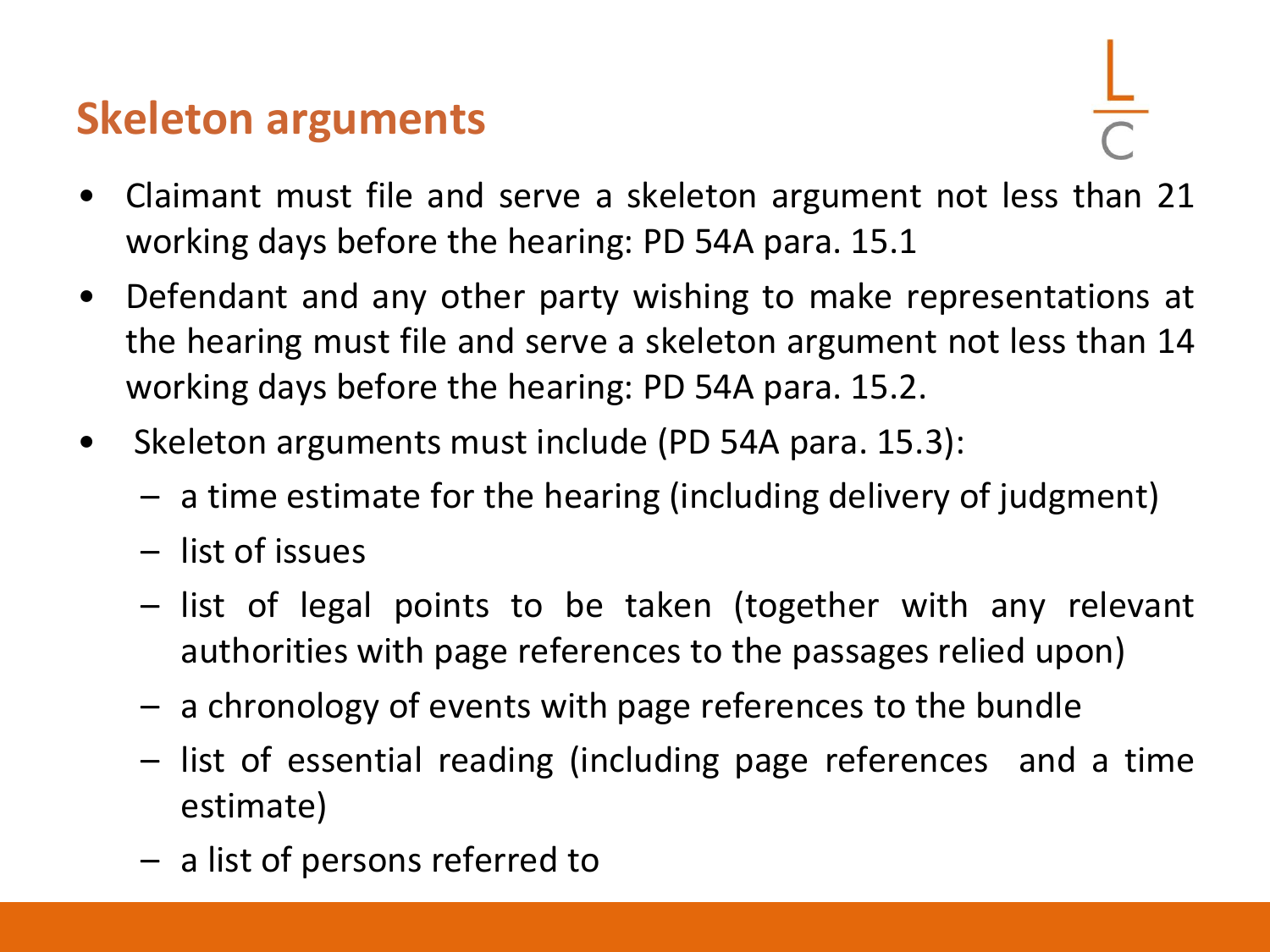#### **Trial bundles**

- The claimant must file a paginated and indexed bundle of all the relevant documents when filing their skeleton argument: PD 54A para. 16.1
- Must include all those documents required by the claimant, the defendant and any other party wishing to make representations at the hearing: PD 54A para. 16.2
- Usually includes the order granting permission, the claim form, the claimant's written evidence and documents, the defendant's AoS and detailed grounds of resistance, written evidence and documents and any interested party's AoS, detailed grounds of resistance and written evidence and documents
- Bundle of authorities